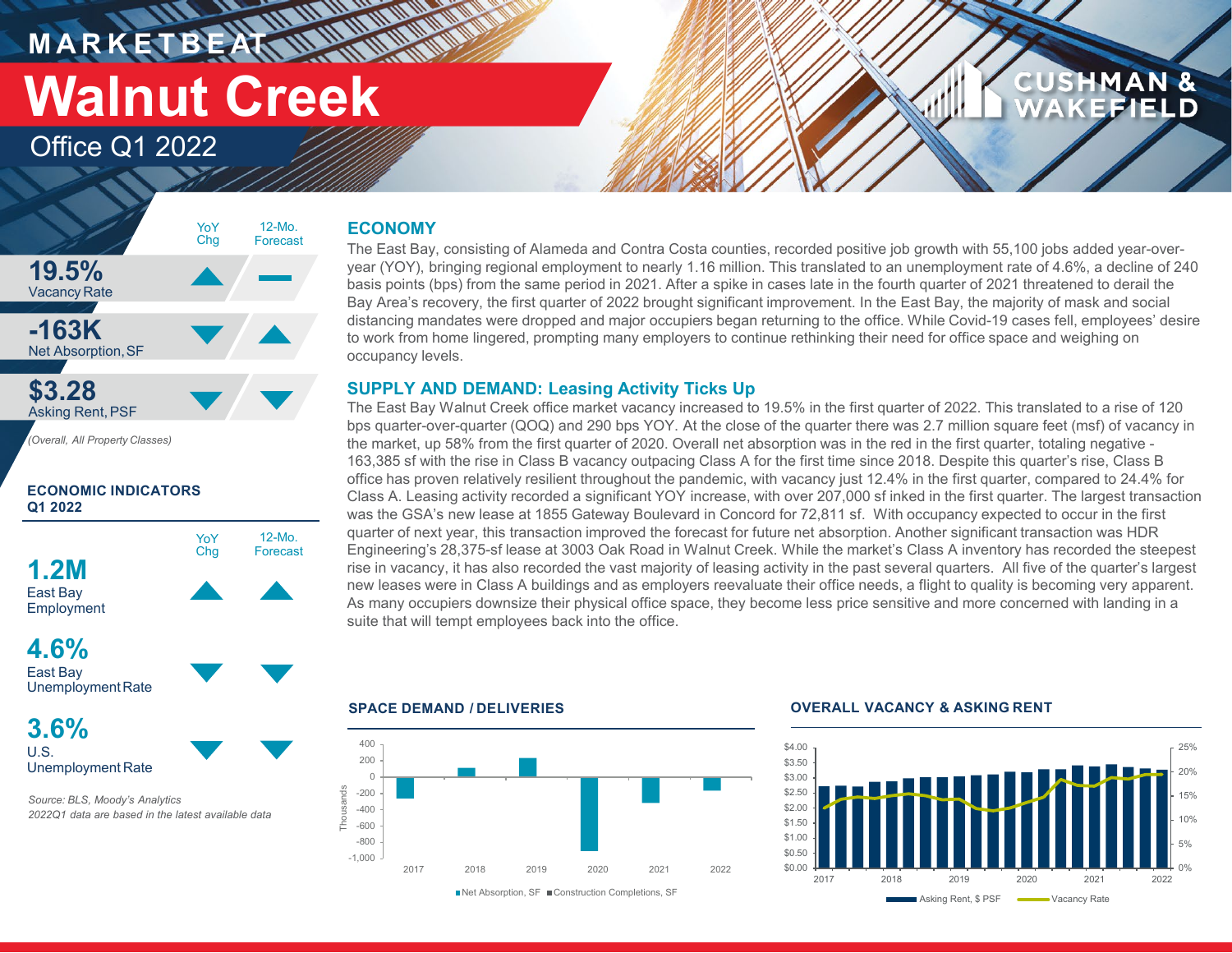# **M A R K E T B E AT** Office Q1 2022 **Walnut Creek**

# **PRICING: Asking Rents Hold**

Asking rents in East Bay Walnut Creek closed the first quarter at \$3.28 per square foot (psf) on a monthly fullservice basis, level with the previous quarter and down \$0.10 YOY. Overall asking rates for Class A continued their gradual decline, down \$0.02 QOQ and \$0.14 from their market high in the fourth quarter of 2020. Despite rising vacancy, the market has yet to record a significant change in pricing. Landlords have been hesitant to drop asking rates and instead have increased concessions like free rent to entice tenants without lowering their basis. Additionally, rising material and labor costs have made tenant improvements, which most occupiers have come to expect, prohibitively expensive at discounted rates. Downtown Walnut Creek continued to have the highest direct Class A asking rent at \$4.86 psf. Given the level of vacancy on the market, rental rates are expected to see a correction in the coming quarters, although whether that is reflected in asking rates or a rising delta between asking and transacting remains to be seen.

### **Sales**

Investment activity had a slow start to 2022 in the East Bay Walnut Creek market. After an uptick of activity in the fourth quarter of 2021, only one property over 10,000 sf traded hands this quarter. That sale was Hall Equities' disposition of 1855 Olympic Boulevard in Walnut Creek. The 37,910-sf office building was purchased by Christian Church Homes for \$10 million or \$264 psf. The buyer plans on occupying a portion of the property. Investment activity for the rest of the year will hinge on tenants returning to the office and vacancy stabilizing, particularly for larger Class A buildings.

# **Look Ahead**

The East Bay Walnut Creek market has been overshadowed over the past decade by larger metros like Oakland and San Francisco. However, with many employees becoming wary of public transit and shedding commute times to work from home, there is an opportunity for suburban markets to capture new tenant demand. Companies may look to suburban areas such as Walnut Creek for office space closer to where many of their employees live. This idea of a decentralized hub and spoke office system offers increased convenience to would-be commuters, while still providing a collaborative, in-person office experience. Widespread adoption of this trend would have a positive impact on the East Bay Walnut Creek market, which tends to cater to smaller requirements under 20,000 sf.

- Rents closed at \$3.28 psf, holding flat this quarter. They are likely to remain flat or decline modestly into 2022 as the market moves into recovery mode.
- Vacancy saw a rise over the fourth quarter to close at 19.5% and is expected to remain elevated, alongside sluggish leasing activity.
- Walnut Creek has the potential to benefit from companies moving some operations from San Francisco and Oakland as there is a desire to have strategic offices to accommodate suburban-based employees.

# **SUBMARKET ASKING RENT**



**CUSHMAN &** 

### **ASKING RENT COMPARISON**



# **AVAILABILITIES BY SIZE SEGMENT Outlook**

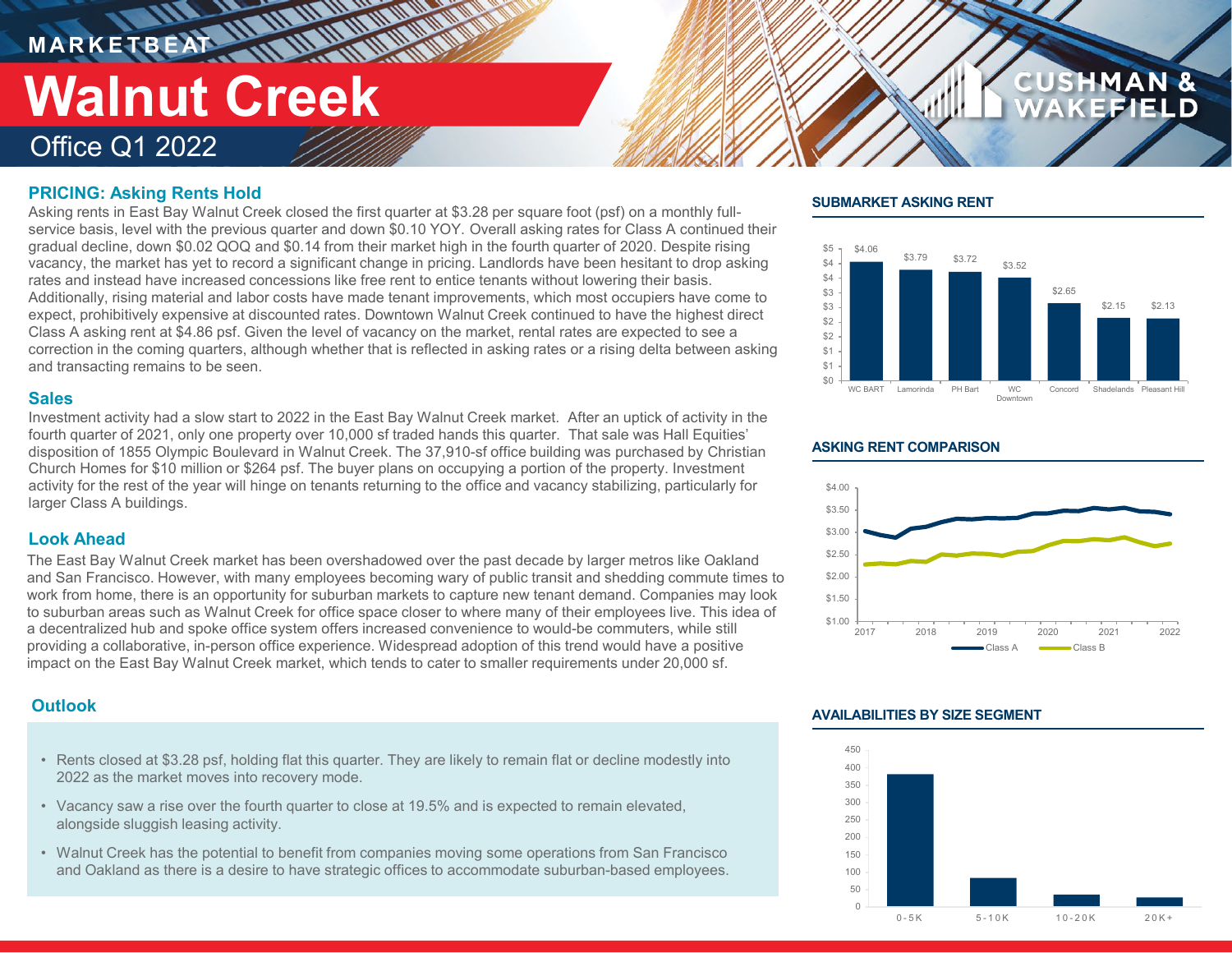# **MARKETBEAT IN IN IN IN IN IN IN Walnut Creek**

# Office Q1 2022

# **MARKET STATISTICS**

| <b>SUBMARKET</b>             | <b>INVENTORY</b><br>(SF) | <b>SUBLET VACANT</b><br>(SF) | <b>DIRECT VACANT</b><br>(SF) | <b>OVERALL</b><br><b>VACANCY RATE</b> | <b>CURRENT QTR</b><br><b>OVERALL NET</b><br><b>ABSORPTION</b> | <b>YTD OVERALL</b><br><b>ABSORPTION (SF)</b> | <b>YTD LEASING</b><br><b>ACTIVITY (SF)</b> | <b>UNDER CNSTR</b><br>(SF) | <b>OVERALL AVG</b><br><b>ASKING RENT</b><br>(ALL CLASSES)* | <b>OVERALL AVG</b><br><b>ASKING RENT</b><br>(CLASS A)* |
|------------------------------|--------------------------|------------------------------|------------------------------|---------------------------------------|---------------------------------------------------------------|----------------------------------------------|--------------------------------------------|----------------------------|------------------------------------------------------------|--------------------------------------------------------|
| Concord                      | 4,518,312                | 108,555                      | 694,451                      | 17.8%                                 | $-64,020$                                                     | $-64,020$                                    | 124.256                                    |                            | \$2.65                                                     | \$2.69                                                 |
| Pleasant Hill                | 551,356                  | 21,164                       | 29,174                       | 9.1%                                  | $-1,636$                                                      | $-1,636$                                     | 275                                        |                            | \$2.13                                                     | \$1.99                                                 |
| <b>WC Pleasant Hill BART</b> | 1,676,561                | 157.984                      | 329,459                      | 29.1%                                 | 11,751                                                        | 11,751                                       | 28,375                                     |                            | \$3.72                                                     | \$3.81                                                 |
| <b>WC Downtown</b>           | 1,905,551                |                              | 260,103                      | 13.6%                                 | $-26.428$                                                     | $-26,428$                                    | 29,199                                     |                            | \$3.52                                                     | \$4.86                                                 |
| <b>WC BART Area</b>          | 2.349.008                | 50,635                       | 647.664                      | 29.7%                                 | $-56,397$                                                     | $-56,397$                                    | 9,712                                      |                            | \$4.06                                                     | \$4.11                                                 |
| <b>WC Shadelands</b>         | 1.741.328                | 6.232                        | 272,042                      | 16.0%                                 | 8,850                                                         | 8,850                                        | 5,067                                      |                            | \$2.15                                                     | \$2.25                                                 |
| Lamorinda                    | 1.160.114                | 36,051                       | 96,033                       | 11.4%                                 | $-35,505$                                                     | $-35,505$                                    | 10,569                                     |                            | \$3.79                                                     | \$3.50                                                 |
| <b>Walnut Creek Totals</b>   | 13.902.203               | 380,621                      | 2,328,926                    | 19.5%                                 | $-163.385$                                                    | $-163,385$                                   | 207.453                                    |                            | \$3.28                                                     | \$3.41                                                 |

**CUSHMAN &**<br>WAKEFIELD

*\*Rental rates reflect full service asking*

### **KEY LEASE TRANSACTIONS Q1 2022**

| <b>PROPERTY</b>                                                                   | <b>SUBMARKET</b>    | <b>TENANT</b>                            | <b>RSF</b> | <b>TYPE</b> |  |  |
|-----------------------------------------------------------------------------------|---------------------|------------------------------------------|------------|-------------|--|--|
| 1855 Gateway Blvd                                                                 | Concord             | <b>GSA: Office of Immigration Review</b> | 72,811     | New Lease   |  |  |
| 3003 Oak Rd                                                                       | <b>Walnut Creek</b> | <b>HDR Engineering</b>                   | 28,375     | New Lease   |  |  |
| 1220 Concord Ave                                                                  | Concord             | Terracon                                 | 16,456     | New Lease   |  |  |
| 1333 California Blvd                                                              | <b>Walnut Creek</b> | Keyence                                  | 11,737     | New Lease   |  |  |
| * Flore a comparison to the selected for the selection of additional selection of |                     |                                          |            |             |  |  |

*\*Renewals not included in leasing statistics*

# **KEY SALES TRANSACTIONS Q1 2022**

| <b>PROPERTY</b>   | <b>SUBMARKET</b>    | <b>SELLER / BUYER</b>                        |        | <b>PRICE/S PSF</b> |
|-------------------|---------------------|----------------------------------------------|--------|--------------------|
| 1855 Olympic Blvd | <b>Walnut Creek</b> | Hall Equities Group / Christian Church Homes | 37,910 | \$10.0M / \$264    |